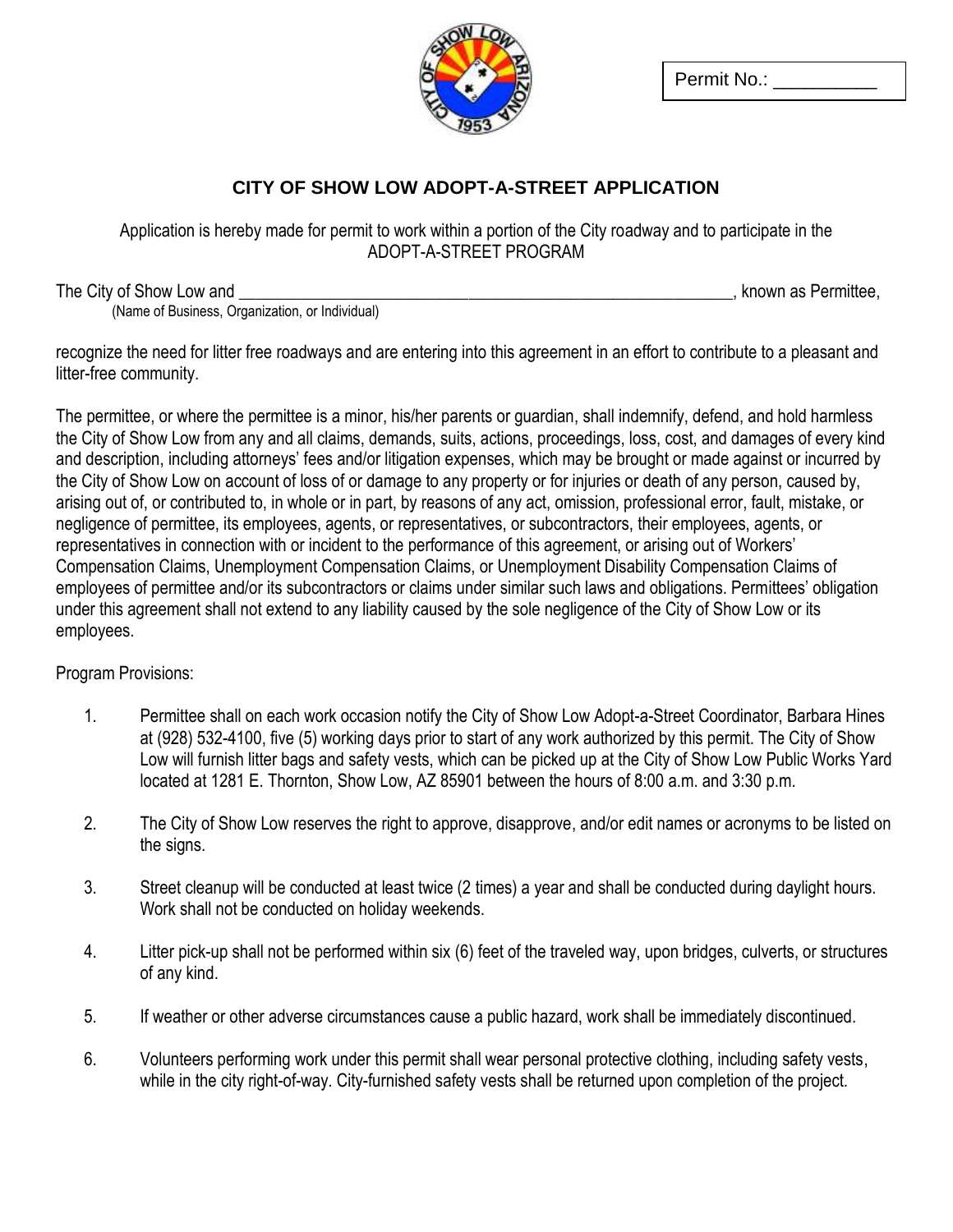

- 7. Work shall not be initiated prior to a briefing on safety procedures by a City representative.
- 8. Permittee shall designate a coordinator who shall represent the group. In addition, one (1) adult supervisor shall be assigned by the volunteer organization for each ten (10) children between the ages of twelve (12) and eighteen (18). No child less than twelve (12) years of age shall be allowed to participate or to remain in the right-or-way assigned to the permittee.
- 9. Participants' personal vehicles shall be legally located off the traveled way so as not to interfere with the free flow of traffic or pedestrians.
- 10. This permit may be canceled by the City of Show Low for failure to pick up litter per the agreement or for nonconformance with other permit provisions.
- 11. The City of Show Low will provide safety training, litter bags, and safety vests. The City will pick up filled bags and erect signs showing the voluntary participation of the named organization in the Adopt-a-Street Program. The work order for the sign will be processed as soon as this permit is approved and the sign will be installed in approximately eight (8) weeks.

*Please print or type*

| By signing, applicant agrees to all provisions contained in this permit and the Adopt-a-Street Guidelines. |                       |
|------------------------------------------------------------------------------------------------------------|-----------------------|
|                                                                                                            |                       |
|                                                                                                            | Date: _______________ |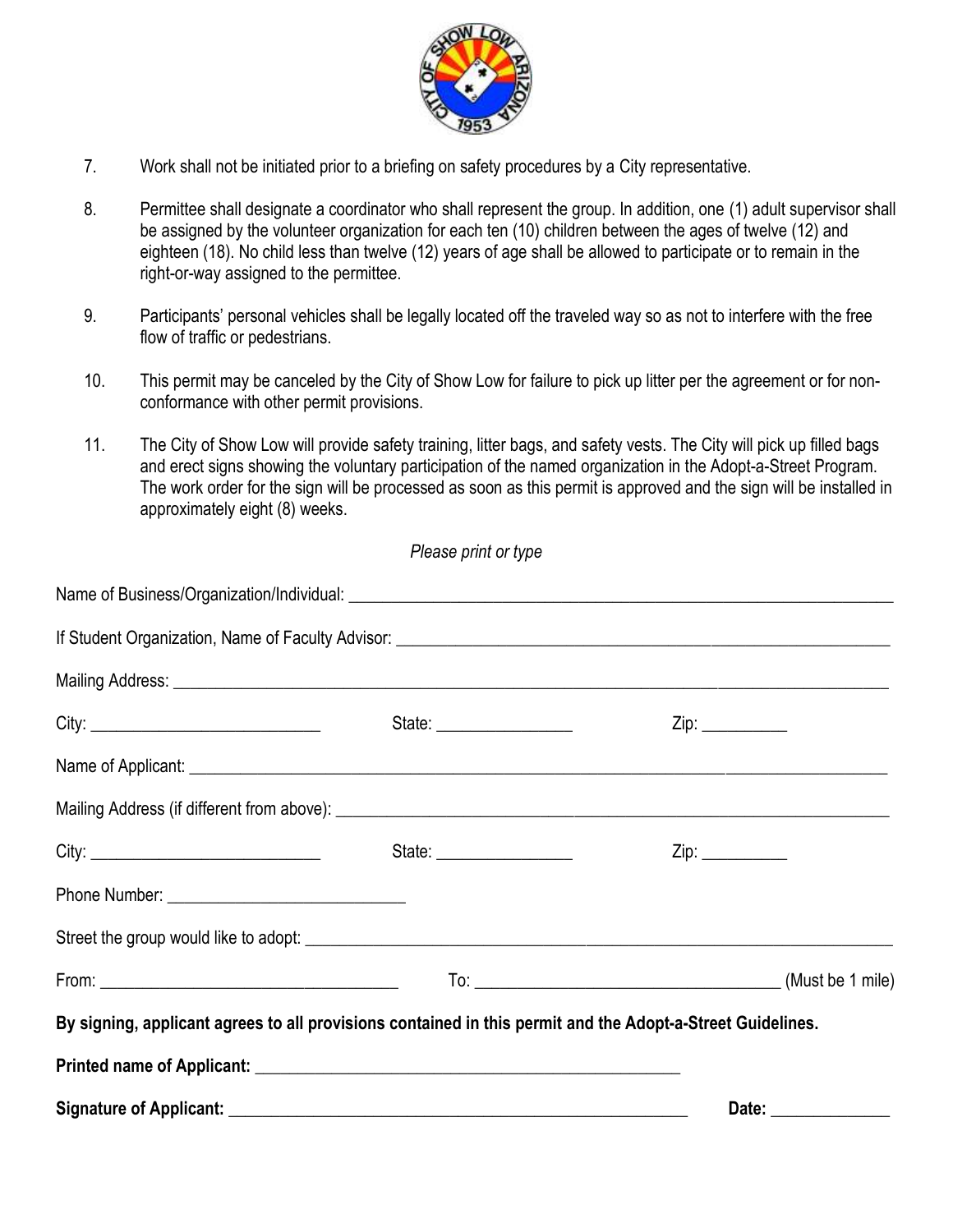

# (For Department Use Only)

This application is to pick up litter at least twice (2 times) a year on \_\_\_\_\_\_\_\_\_\_\_\_\_\_\_\_\_\_\_\_\_\_\_\_\_\_\_

between \_\_\_\_\_\_\_\_\_\_\_\_\_\_\_\_\_\_\_\_\_\_\_\_\_\_\_\_\_\_\_\_\_\_\_ and \_\_\_\_\_\_\_\_\_\_\_\_\_\_\_\_\_\_\_\_\_\_\_\_\_\_\_\_\_\_\_\_ is

hereby approved on this \_\_\_\_\_\_\_\_\_ day of \_\_\_\_\_\_\_\_, 20\_\_\_\_.

### **PERMIT AND LICENSE**

Permit No. \_\_\_\_\_\_\_\_\_\_\_\_\_\_\_\_\_\_\_\_\_\_\_

A permit and license is hereby issued to the foregoing licensee for the purpose contained in the application and upon the expressed condition that every agreement and any special provision contained herein is faithfully performed.

Dated: \_\_\_\_\_\_\_\_\_\_\_\_\_\_\_\_\_\_\_\_\_\_\_\_\_

By: Barbara Hines, City of Show Low

 $\frac{1}{\sqrt{2}}$  ,  $\frac{1}{\sqrt{2}}$  ,  $\frac{1}{\sqrt{2}}$  ,  $\frac{1}{\sqrt{2}}$  ,  $\frac{1}{\sqrt{2}}$  ,  $\frac{1}{\sqrt{2}}$  ,  $\frac{1}{\sqrt{2}}$  ,  $\frac{1}{\sqrt{2}}$  ,  $\frac{1}{\sqrt{2}}$  ,  $\frac{1}{\sqrt{2}}$  ,  $\frac{1}{\sqrt{2}}$  ,  $\frac{1}{\sqrt{2}}$  ,  $\frac{1}{\sqrt{2}}$  ,  $\frac{1}{\sqrt{2}}$  ,  $\frac{1}{\sqrt{2}}$ Adopt-a-Street Coordinator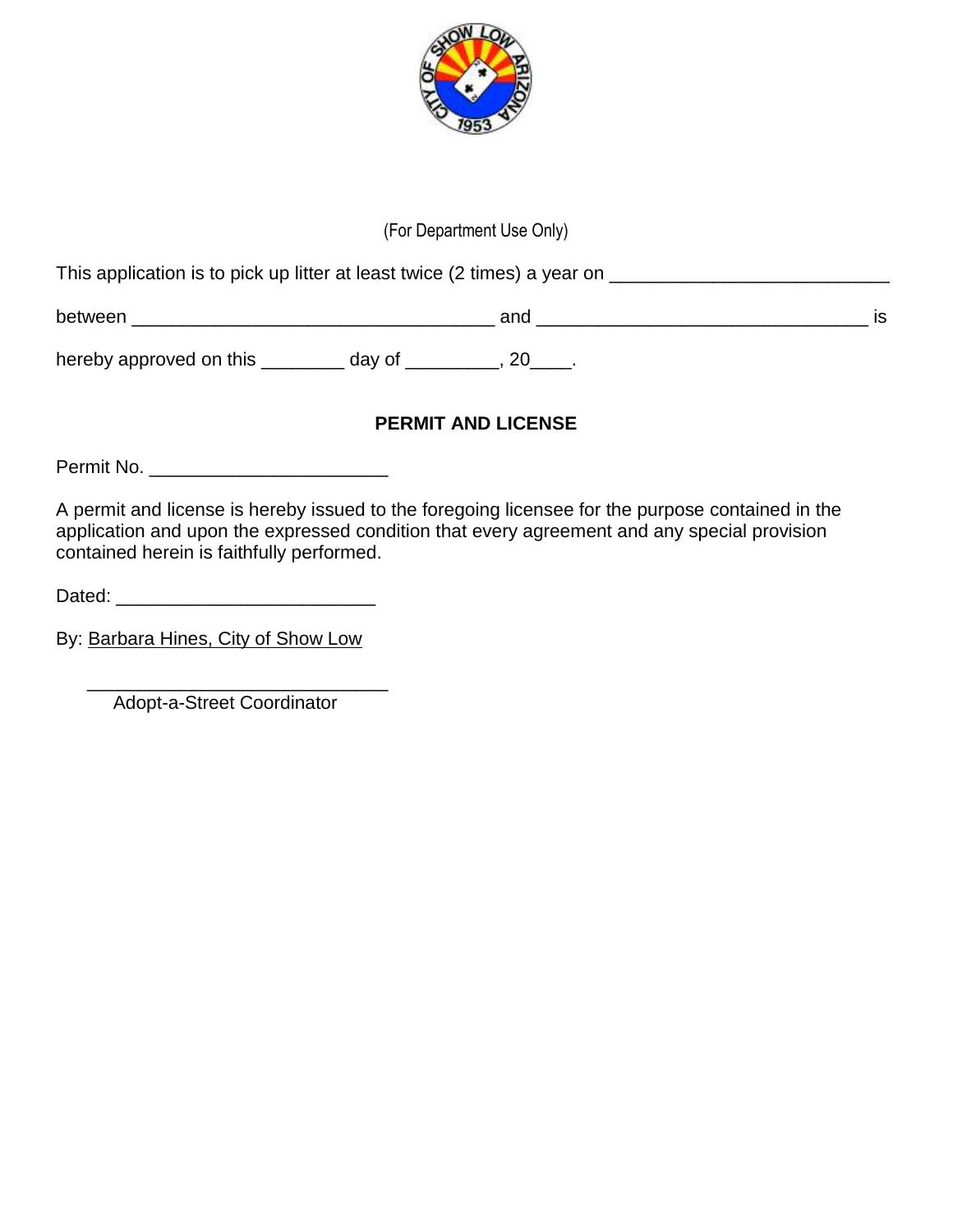

#### **GUIDELINES**

- 1. Clean-up activity should only occur during daylight hours. No clean-up should take place during inclement weather.
- 2. Please contact Barbara Hines, Adopt-a-Street Coordinator, at (928) 532-4100 prior to beginning and immediately after your scheduled pick-up.
- 3. No volunteers shall be under the age of twelve (12) and one (1) adult supervisor shall be provided for each five (5) workers under the age of eighteen (18).
- 4. Carpooling is recommended to reduce roadside parking.
- 5. Volunteers must stay out of the lanes of traffic, work on the same side of the street, and cross to the other side at intersections with caution. Construction areas are to be avoided. Stay away from parked vehicles and equipment.
- 6. For the protection of all workers, safety vests, gloves, long pants, and thick-soled shoes must be worn. The City will provide safety vests. Workers should face oncoming traffic when picking up litter. Be alert for snakes, stinging/biting insects, and poisonous plants.
- 7. A first aid kit and cellular phone must be available to volunteers during the clean-up. An adequate supply of drinking water and insect repellent are recommended.
- 8. Do not touch or pick up items that you feel may be hazardous or contaminated.
- 9. All safety vests and unused trash bags should be returned to the City.
- 10. After completing your clean-up efforts, please place all used trash bags and other debris alongside the road and out of the traffic's way. Contact, Barbara Hines Adopt-a-Street Coordinator, at (928) 532-4100 and we will schedule to have the trash picked up.
- 11. The City of Show Low Adopt-a-Street Waiver and Release form must be completed and submitted to Barbara Hines, Adopt-a-Street Coordinator, 1281 E. Thornton, Show Low, AZ 85901 prior to beginning your scheduled clean-up.

### **I have read, understand, and agree to follow the above-listed guidelines.**

| <b>Volunteer Coordinator:</b> |                | Date: |
|-------------------------------|----------------|-------|
|                               | (Please print) |       |
| <b>Volunteer Coordinator:</b> |                |       |
|                               | (Signature)    |       |
|                               |                |       |